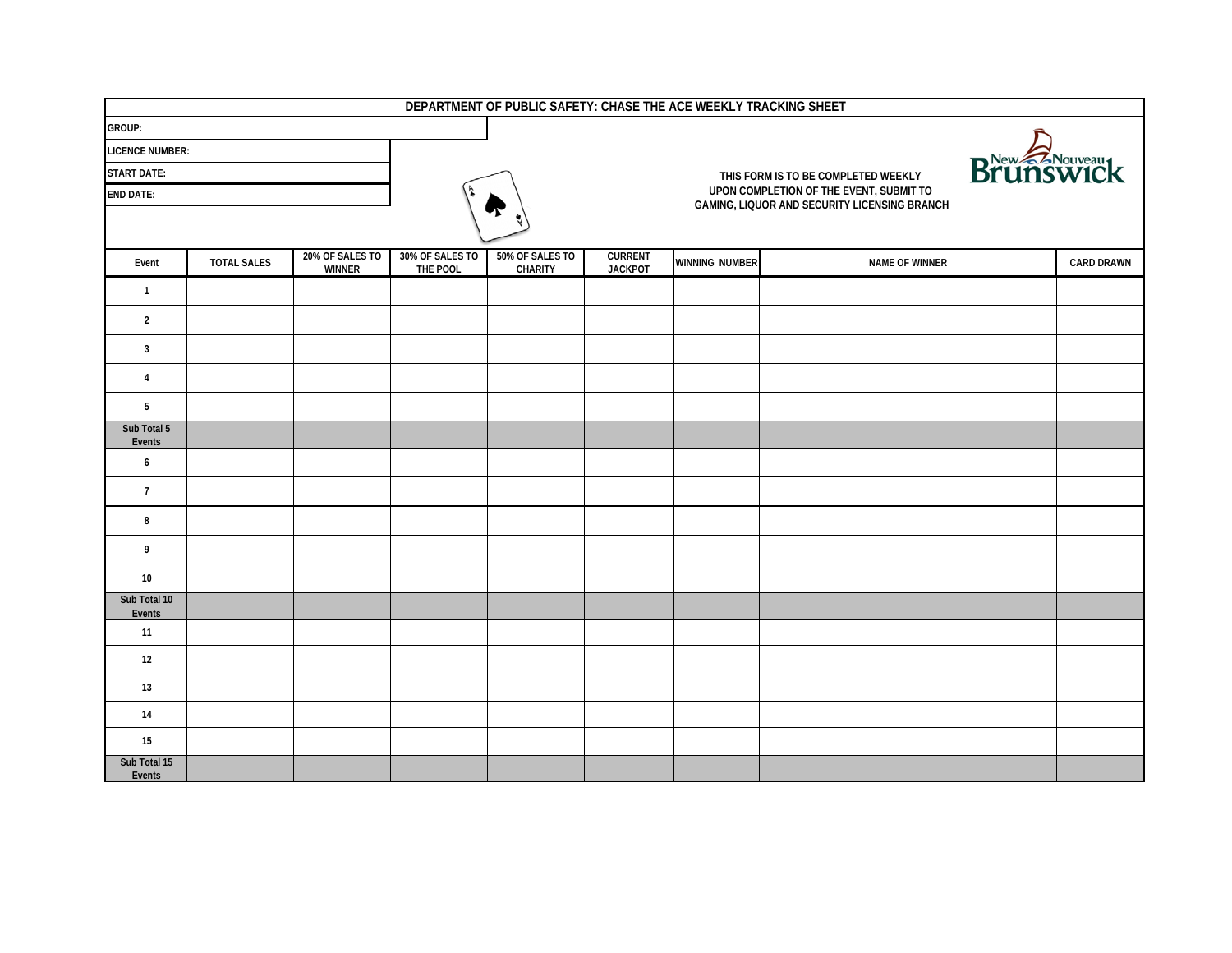| Event                  | <b>TOTAL SALES</b> | 20% OF SALES TO 30% OF SALES TO<br>WINNER THE POOL | 50% OF SALES TO<br><b>CHARITY</b> | <b>CURRENT</b><br><b>JACKPOT</b> | WINNING NUMBER | NAME OF WINNER | <b>CARD DRAWN</b> |
|------------------------|--------------------|----------------------------------------------------|-----------------------------------|----------------------------------|----------------|----------------|-------------------|
| 16                     |                    |                                                    |                                   |                                  |                |                |                   |
| 17                     |                    |                                                    |                                   |                                  |                |                |                   |
| $18\,$                 |                    |                                                    |                                   |                                  |                |                |                   |
| 19                     |                    |                                                    |                                   |                                  |                |                |                   |
| $20\,$                 |                    |                                                    |                                   |                                  |                |                |                   |
| Sub Total 20<br>Events |                    |                                                    |                                   |                                  |                |                |                   |
| $21$                   |                    |                                                    |                                   |                                  |                |                |                   |
| 22                     |                    |                                                    |                                   |                                  |                |                |                   |
|                        |                    |                                                    |                                   |                                  |                |                |                   |
| $23\,$                 |                    |                                                    |                                   |                                  |                |                |                   |
| $24\,$                 |                    |                                                    |                                   |                                  |                |                |                   |
| $25\,$                 |                    |                                                    |                                   |                                  |                |                |                   |
| Sub Total 25<br>Events |                    |                                                    |                                   |                                  |                |                |                   |
| $26\,$                 |                    |                                                    |                                   |                                  |                |                |                   |
| $27\,$                 |                    |                                                    |                                   |                                  |                |                |                   |
| ${\bf 28}$             |                    |                                                    |                                   |                                  |                |                |                   |
| $29\,$                 |                    |                                                    |                                   |                                  |                |                |                   |
| 30                     |                    |                                                    |                                   |                                  |                |                |                   |
| Sub Total 30           |                    |                                                    |                                   |                                  |                |                |                   |
| Events<br>31           |                    |                                                    |                                   |                                  |                |                |                   |
|                        |                    |                                                    |                                   |                                  |                |                |                   |
| $32\,$                 |                    |                                                    |                                   |                                  |                |                |                   |
| $33\,$                 |                    |                                                    |                                   |                                  |                |                |                   |
| $34\,$                 |                    |                                                    |                                   |                                  |                |                |                   |
| $35\,$                 |                    |                                                    |                                   |                                  |                |                |                   |
| Sub Total 35<br>Events |                    |                                                    |                                   |                                  |                |                |                   |